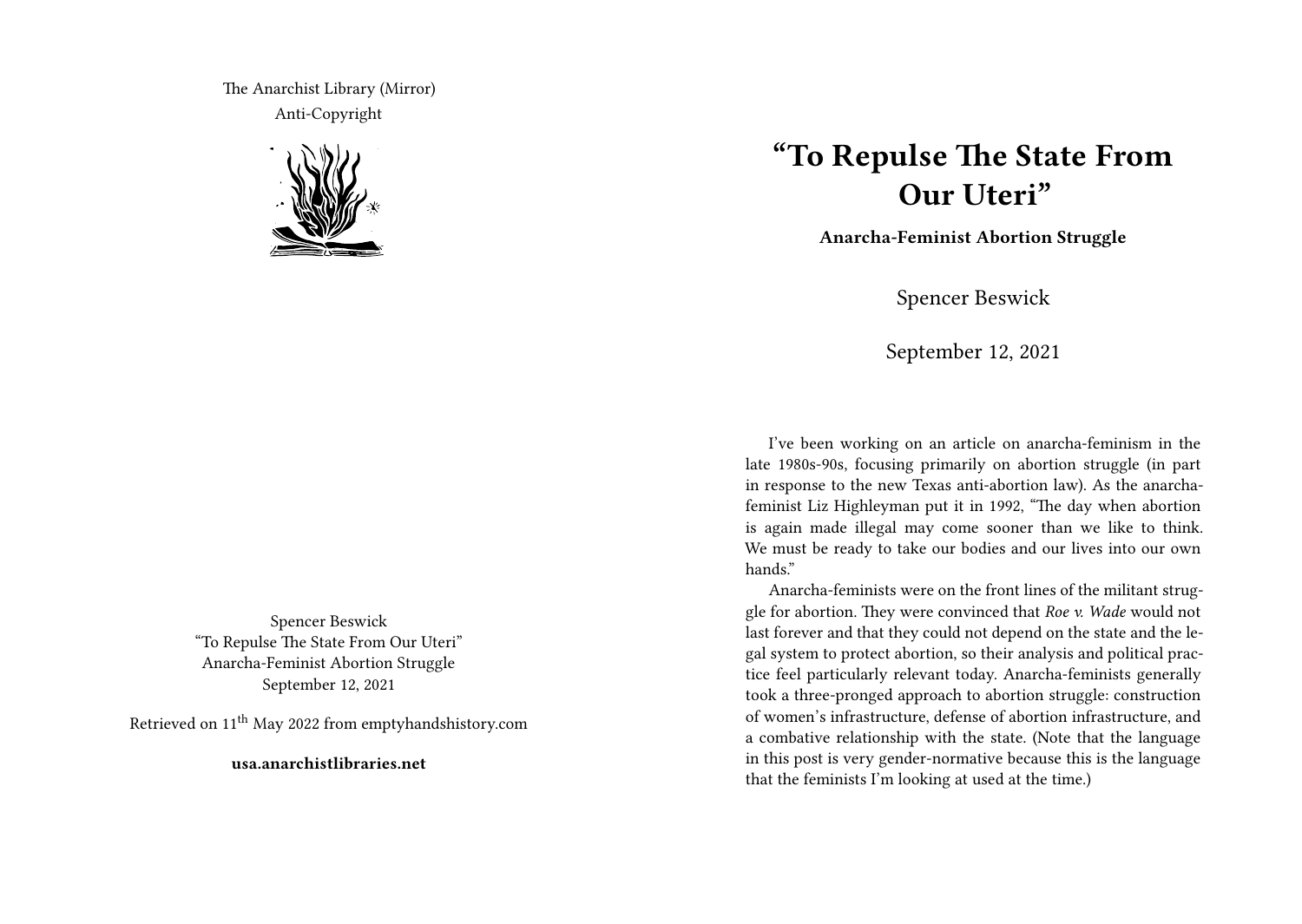**1. Construction of women's infrastructure:** establishing autonomous infrastructure (health clinics, etc.) and self-help groups in which women learned to take care of their own bodies and induce abortions on their own terms. As one anonymous anarchist put it in an article called "Laws and Outlaws," "Medicine is something we must take into our own hands. Because how can you smash the state if you're still walking funny from a visit to the gynecologist's?"

This meant first and foremost an urgent need to (as Highleyman wrote) "rebuild the network of feminist women's health and reproductive resources that existed in the late 1960's and early 1970's," particularly organizations like the Chicago Jane Collective which provided underground abortions before they were legalized. While anarcha-feminists supported abortions provided by accredited doctors, their focus on women's autonomy led them to draw on alternative traditions of women-controlled health practices. This includes herbal and holistic methods which women have used "throughout the ages […] to control their fertility and reproduction." Thus anarchists advocated expanding grassroots infrastructure and self-organization to gain the knowledge and skills necessary to perform their own reproductive care. This would produce true reproductive freedom and autonomy, independent of the state and its laws.

**2. Defense of abortion infrastructure:** physically protecting abortion clinics from the attacks of Operation Rescue and others. Many non-anarchists took part in this, of course, but anarchafeminists brought Black Bloc tactics and a willingness to engage in physical confrontation, and they were very successful in preventing Operation Rescue from shutting down clinics in NYC, Minneapolis, San Francisco, and in many other places across the country.

But anarcha-feminists believed that defense of infrastructure was not enough. They vowed to go after Operation Rescue, prevent them from meeting, and disrupt them anywhere they went. When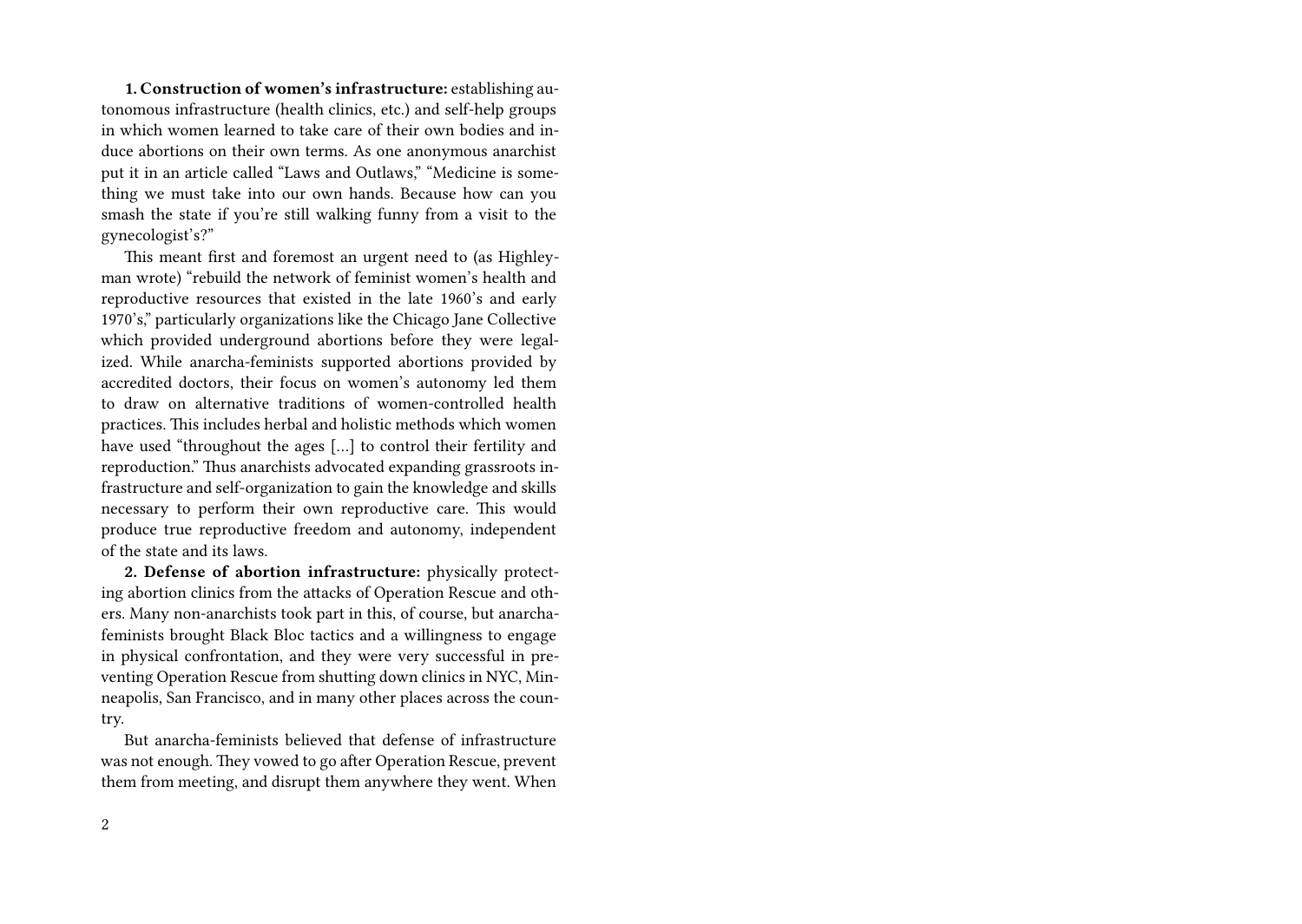Operation Rescue attempted to host a summer training camp in Minneapolis in 1993, anarchists physically confronted Operation Rescue, blocked them in their church, disrupted their meetings, vandalized their materials, protected clinics from their attacks, and generally made them unwelcome. Although some liberals opposed these tactics, anarchists and other militants handed Operation Rescue a major defeat and ran them out of town.

Reflecting on the experience, an anarchist named Liza wrote in an article titled "Minnesota Not Nice to Operation Rescue," that "it seems like no matter how hard activists fight, we rarely win. Except this time we were victorious. We fought against these fascists [...] We saw the demise of Operation Rescue in the Twin Cities, partly due to our unprecedented aggressiveness and opposition, and partly because their movement is losing, big time."

**3. Combative relationship with the state:** anarcha-feminists did not appeal to the state to maintain the right to abortion. They believed that the state was inherently patriarchal and was ultimately the enemy of women. In place of the slogan "we're pro-choice and we vote," anarcha-feminists marched behind a banner reading "we're pro-choice and we riot."

Anarcha-feminists attempted to insert anarchist analysis into the mainstream feminist movement and convince feminists not to focus on legalistic, state-centered activism. They supported struggles to maintain legal abortion, but they cautioned that the state could not be trusted to maintain the right to abortion, and women must be ready to act on their own terms to maintain their bodily autonomy and self-determination. This meant taking power into their own hands.

As Sunshine Smith remarks, forming self-help medical groups and abortion infrastructure in the Bay Area "has, in very concrete ways, made our struggle against the anti-abortion group Operation 'Rescue' and the 'Supreme' Court stronger and more effective. We have learned that if the time comes, we can and will do home abortions. We are becoming physically aware of the invasion the gov